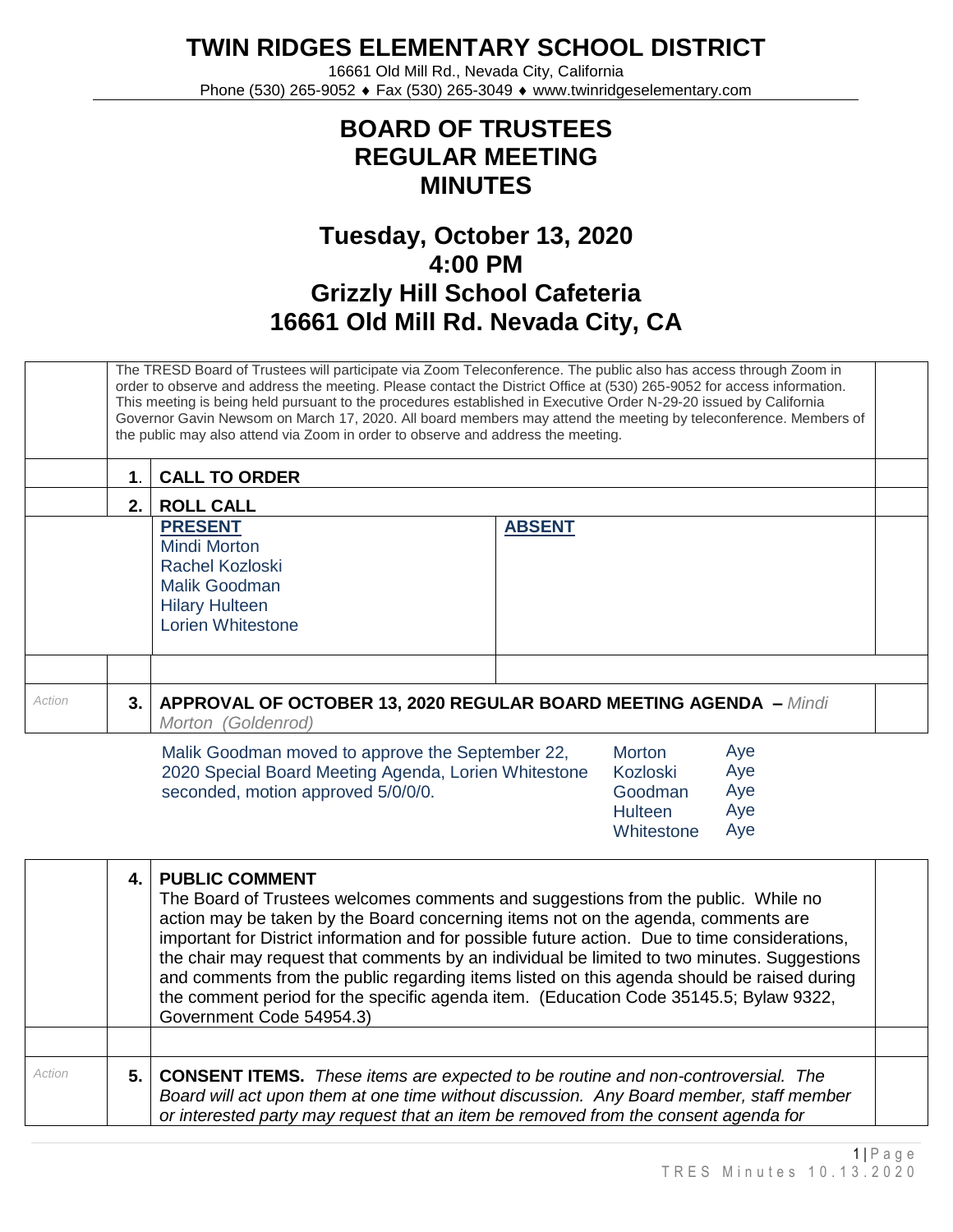|                          |           | discussion.                                                                                        |   |
|--------------------------|-----------|----------------------------------------------------------------------------------------------------|---|
|                          | А.        | Approval of September 17, 2020 Regular Board Meeting Minutes (Buff)                                | B |
|                          | <b>B.</b> | Approval of September 22, 2020 Special Board Meeting Minutes (Buff)                                | B |
|                          | C.        | Approval of Warrants for September 2020 (Mint)                                                     | B |
| 6.                       |           | <b>REPORTS</b>                                                                                     |   |
| Discussion/Info.         | А.        | Family Resource Center Report - Diana Pasquini                                                     |   |
| Discussion/Info.         | В.        | Washington School Report - Julie Montobbio                                                         |   |
| Discussion/Info.         | C.        | <b>Teachers Report</b>                                                                             |   |
| Discussion/Info.         | D.        | <b>Board Report- Mindi Morton</b>                                                                  |   |
| 7.                       |           | <b>DISCUSSION/ACTION ITEMS</b>                                                                     |   |
| <b>Discussion/Action</b> | А.        | Williams Act Quarterly Report (1 <sup>st</sup> Quarter, July-September)                            | B |
| Discussion/Action        | В.        | NCSoS Response to LCP 2020/21 (Gray)                                                               | B |
| <b>Discussion/Action</b> | C.        | NCSoS Response to Adopted Budget Report - Mindi Morton (Gray)                                      | B |
| Discussion/Action        | D.        | Security Cameras - Washington School - Sunshine Bender (Lilac)                                     | B |
| Discussion/Action        | Е.        | Facilities Inspection Report Update (Salmon)                                                       | B |
| <b>Discussion/Action</b> | F.        | 'Failure to Elect' Board Member Appointment - Kelly Moreno                                         |   |
| Discussion/Action        | G.        | Front Office Aide - Mindi Morton                                                                   |   |
| <b>Discussion/Action</b> | Η.        | Transition to Hybrid Learning - Melissa Madigan (White)                                            | B |
| Discussion/Action        |           | Sunshine Bender Authorized Signer - Grants, Purchases, Programs - Melissa Madigan                  |   |
| Discussion/Action        | J.        | Independent Study Update - Melissa Madigan                                                         |   |
| <b>Discussion/Action</b> | Κ.        | Salary Schedule - Kelly Moreno                                                                     |   |
| <b>Discussion/Action</b> | L.        | <b>Training Update - Mindi Morton</b>                                                              |   |
| <b>Discussion/Action</b> | Μ.        | D&O Insurance - Kelly Moreno                                                                       |   |
| Discussion/Action        | N.        | <b>Board Member Email Addresses - Kelly Moreno</b>                                                 |   |
| Discussion/Action        | Ο.        | Surplus Outdated Curriculum and Miscellaneous Items Grizzly Hill and Oak Tree -<br>Melissa Madigan |   |
| Discussion/Action        | <b>P.</b> | Superintendent's Report - Melissa Madigan                                                          |   |
| 8.                       |           | <b>PUBLIC COMMENT ON CLOSED SESSION ITEMS - Mindi Morton</b>                                       |   |
| 9.                       |           | <b>CLOSED SESSION - Mindi Morton</b>                                                               |   |
|                          | А.        | Public Employee Discipline/Dismissal/Release (Government Code § 54957(b))                          |   |
| 10.                      |           | <b>RECESS /RECONVENE - Report out on Closed Session - Mindi Morton</b>                             |   |
|                          | А.        | Reportable Action Taken Regarding Public Employee Discipline/Dismissal/Release                     |   |
| Discussion<br>11.        |           | <b>FUTURE AGENDA ITEMS DISCUSSION - Mindi Morton</b>                                               |   |
| 12.                      |           | <b>UPCOMING MEETINGS:</b> Tuesday, November 10, 2020                                               |   |
| 13.                      |           | <b>ADJOURNMENT</b>                                                                                 |   |

This agenda was posted at least 72 hours prior to the meeting at 16661 Old Mill Rd. Nevada City, CA 95959